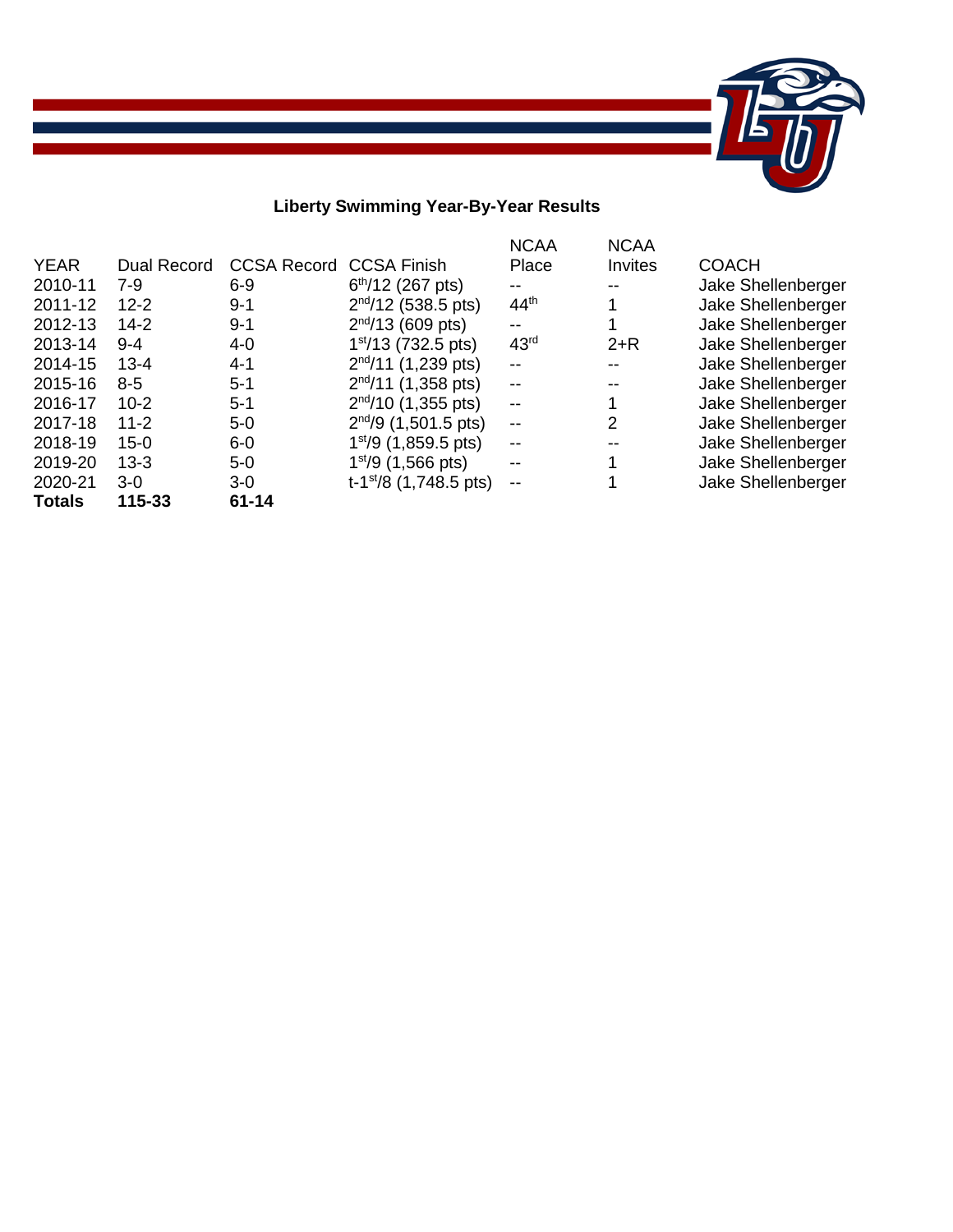## **2010-11 Dual Meet Record: 7-9 CCSA Record: 6-9 Head Coach:** Jake Shellenberger *Sixth Place at CCSA Championships*

| O.2   | * Campbell                     | Н |   | 94-111              |
|-------|--------------------------------|---|---|---------------------|
| O. 8  | * Radford                      | A |   | W116.5-114.5        |
| O.8   | * VMI                          | N | W | 167-35              |
| N. 6  | * Gardner-Webb                 | н | L | 73-132              |
| N. 6  | * VMI                          | н | W | 169-16              |
|       | N. 18-20 Radford Invitational  |   |   | 6 <sup>th</sup> /8  |
| J. 8  | * Florida Gulf Coast           | A | L | 57-235              |
| J. 8  | * Georgia Southern             | N | L | 76-214              |
| J. 8  | * Radford                      | N | L | 111-181             |
| J. 15 | * VMI                          | A | W | 87-20               |
| J. 15 | Mount St. Mary's               | N | W | $71 - 26$           |
| J.22  | * Davidson                     | A | L | 55-230              |
| J. 22 | * Campbell                     | N | L | 95-164              |
| J. 22 | * Georgia Southern             | N | L | 85-203              |
| J. 22 | * Radford                      | N | L | 111-175             |
| J.22  | * Howard                       | N | W | 148-106             |
|       | J. 22 * North Carolina A&T     | N | W | 176-48              |
|       | F. 17-19 \$ CCSA Championships |   |   | 6 <sup>th</sup> /12 |

\* - CCSA Dual Meet \$ - at Gabrielsen Natatorium (Athens, Ga.)

### **2011-12 Dual Meet Record: 12-2 CCSA Record: 9-1 Head Coach:** Jake Shellenberger *Second Place at CCSA Championships*

| O. 22 Marshall                | A | W | 147-141      |
|-------------------------------|---|---|--------------|
| O. 28 * Radford               | н | W | 172-116      |
| N. 4 * Campbell               | A | W | 151-111      |
| N. 17-19 Radford Invitational |   |   | $2^{nd}/10$  |
| J. 7 * Florida Gulf Coast     | A |   | 57.5-179     |
| J. 7 Georgia Tech             | N |   | 54-182       |
| J. 7 North Dakota             | N | W | 121-115      |
| J. 14 Duquesne                | A | W | 143-119      |
| J. 27 * Gardner-Webb          | A | W | 119-86       |
| J. 28 * Davidson              | A |   | W160.5-133.5 |
| J. 28 * Campbell              | N | W | 168-94       |
|                               |   |   |              |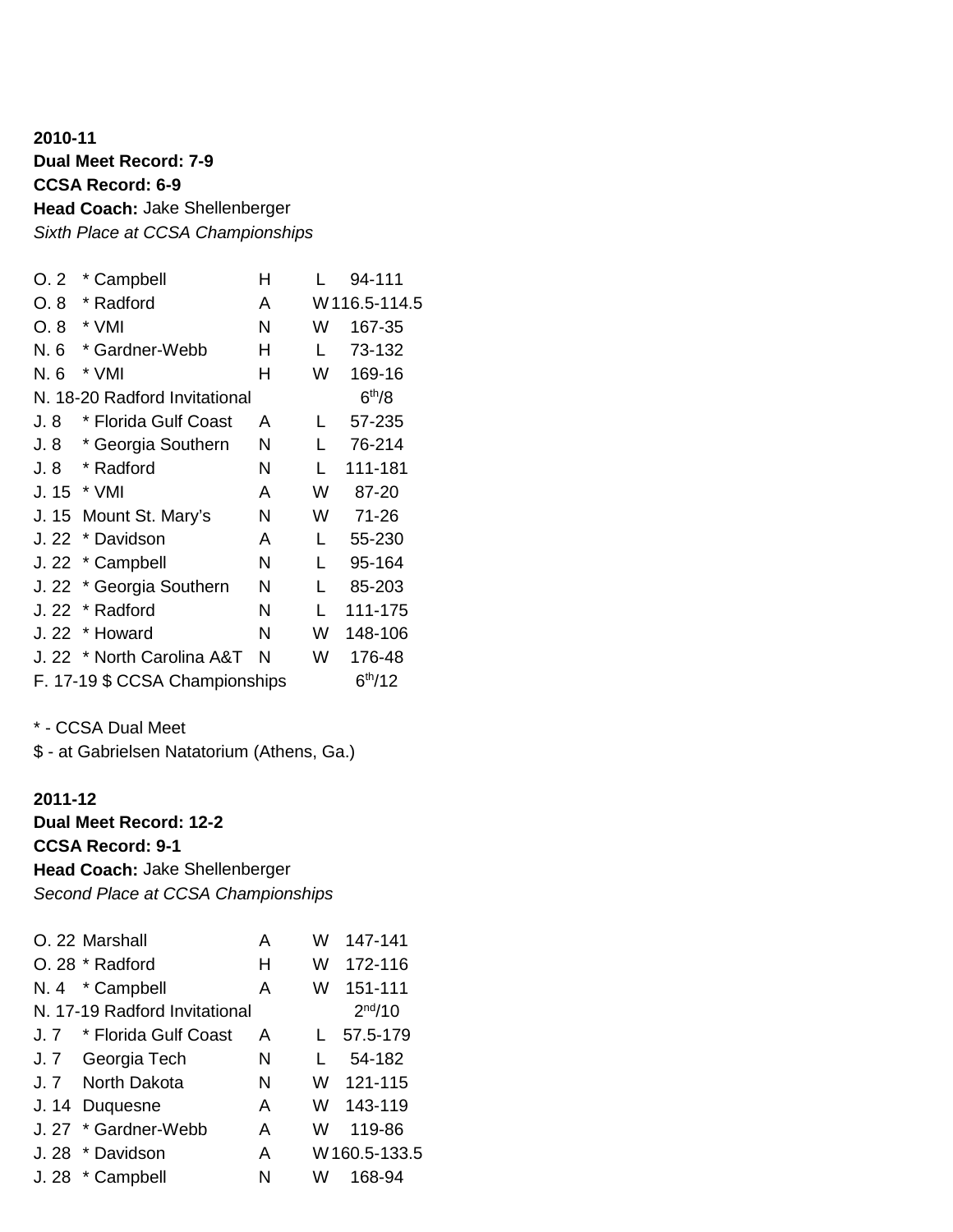| J. 28 * Georgia Southern       | N   | W | 148-146                |
|--------------------------------|-----|---|------------------------|
| J. 28 * Radford                | N   | W | 204-85                 |
| J. 28 * Howard                 | N   |   | W 212-38               |
| J. 28 * North Carolina A&T     | - N | W | 210-35                 |
| F. 16-18 \$ CCSA Championships |     |   | $2^{nd}/12$            |
| M. 15-17 & NCAA Championships  |     |   | 44 <sup>th</sup> place |

\* - CCSA Dual Meet

\$ - at Gabrielsen Natatorium (Athens, Ga.)

& - at Martin Aquatics Center (Auburn, Ala.)

#### **2012-13**

**Dual Meet Record: 14-2 CCSA Record: 9-1 Head Coach:** Jake Shellenberger *Second Place at CCSA Championships*

|       | O. 13 * Campbell               | A | W | 147-112            |
|-------|--------------------------------|---|---|--------------------|
|       | O. 20 Virginia Tech            | A | L | 107-207            |
|       | O. 20 * VMI                    | N | W | 280-20             |
|       | O. 20 * Gardner-Webb           | N | W | 228-84             |
| N. 2  | <b>Boston College</b>          | A | W | 172-117            |
| N. 2  | Maine                          | N | W | 173-110            |
|       | N. 15-17 VT Fall Invitational  |   |   | 5 <sup>th</sup> /5 |
| J.5   | * Florida Gulf Coast           | A | L | 79-214             |
| J.5   | * Georgia Southern             | N | W | 170-127            |
| J.5   | North Dakota                   | N | W | 158-135            |
| J. 11 | Duquesne                       | н | W | 164-98             |
| J. 26 | Marshall                       | н | W | 119-81             |
| F.2   | * Davidson                     | A | W | 153-141            |
| F.2   | * Georgia Southern             | N | W | 165-129            |
| F. 2  | * Radford                      | N | W | 202-89             |
| F. 2  | * Howard                       | N | W | 214-45             |
| F. 2  | * North Carolina A&T           | N | W | 216-37             |
|       | F. 21-23 \$ CCSA Championships |   |   | $2^{nd}/13$        |
|       | M 21-23 & NCAA Championshine   |   |   |                    |

M. 21-23 & NCAA Championships

\* - CCSA Dual Meet

\$ - at Gabrielsen Natatorium (Athens, Ga.)

& - at IU Natatorium (Indianapolis, Ind.)

### **2013-14**

**Dual Meet Record: 9-4 CCSA Record: 4-0 Head Coach:** Jake Shellenberger *CCSA Champion*

| O. 11 James Madison | N | W 191.5-157.5 |
|---------------------|---|---------------|
| $O.11 * Radford$    |   | W 267-81      |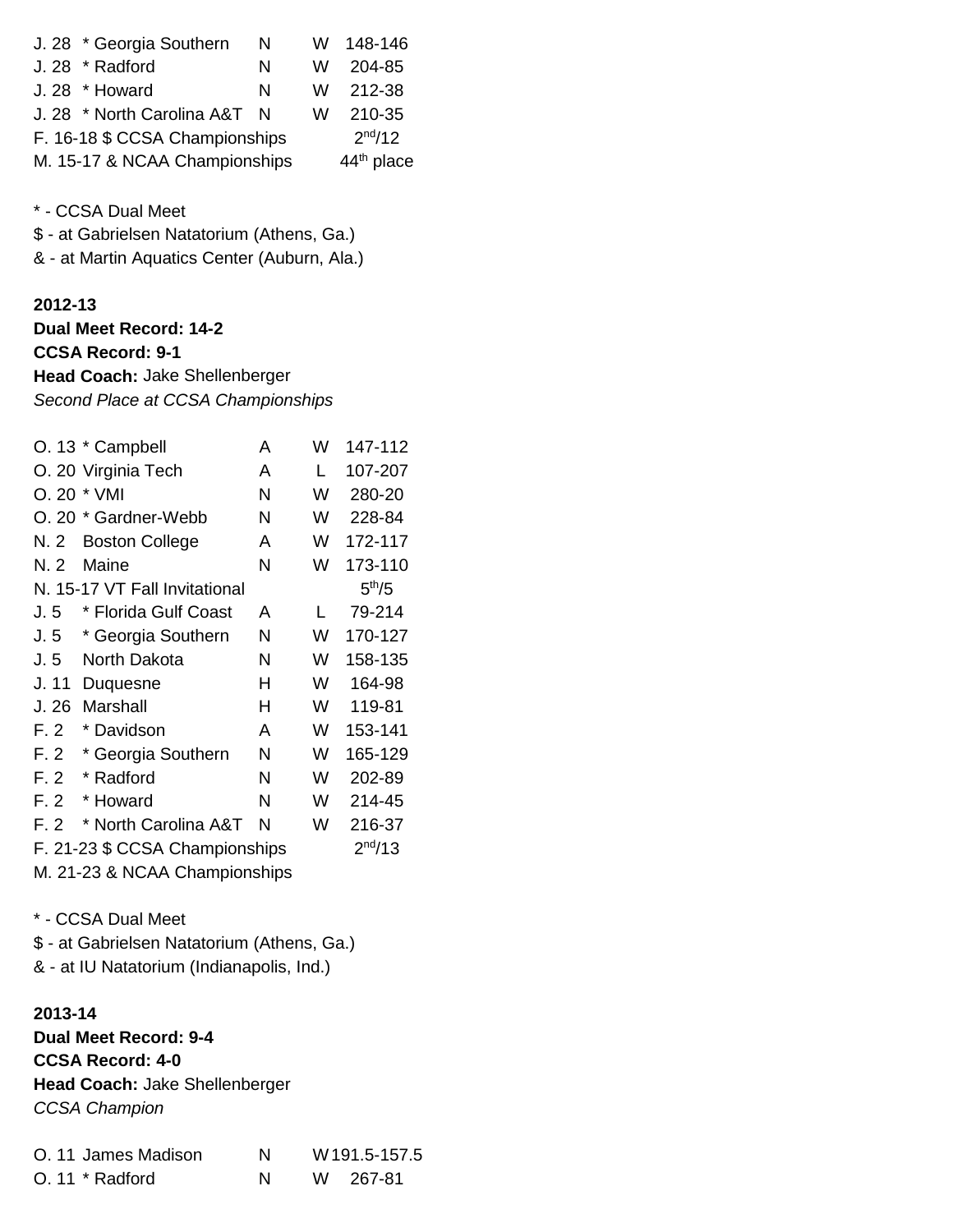|       | O. 11 Virginia Tech            | A |   | L 119.5-228.5       |
|-------|--------------------------------|---|---|---------------------|
|       | O. 11 North Carolina           | N |   | 87-262              |
|       | O. 25 Michigan State           | A | W | 166-133             |
|       | O. 25 Illinois                 | N | L | 142-157             |
| N. 8  | Vanderbilt                     | н | W | 152-104             |
| N. 9  | Richmond                       | A | L | 138-152             |
|       | N. 21-23 VT Fall Invitational  |   |   | 6 <sup>th</sup> /6  |
| J. 18 | Vanderbilt                     | A | W | 140-121             |
|       | J. 18 West Florida             | N | W | 209-52              |
| F.1   | * Davidson                     | A | W | 222-127             |
| F. 1  | * Georgia Southern             | N | W | 200-129             |
| F.1   | * Howard                       | N | W | 268-38              |
|       | F. 19-22 \$ CCSA Championships |   |   | 1 <sup>nd</sup> /13 |
|       | M. 20-22 & NCAA Championships  |   |   | $43^{rd}/53$        |

\$ - at Allan Jones Aquatic Center (Knoxville, Tenn.) & - at Minnesota Aquatic Center (Minneapolis, Minn.)

#### **2014-15**

**Dual Meet Record: 13-4 CCSA Record: 4-1 Head Coach:** Jake Shellenberger *Second Place at CCSA Championships*

|       | S. 26 * Campbell               | Α | W | 140-121            |
|-------|--------------------------------|---|---|--------------------|
|       | O. 10 Oregon State             | A | W | 145-112            |
|       | O. 10 Seattle                  | N | W | 167-90             |
|       | O. 18 Penn State               | N | L | 74-270             |
|       | O. 18 Virginia Tech            | A | L | 103-246            |
|       | O. 18 Old Dominion             | N | W | 231-118            |
|       | O. 18 James Madison            | N | W | 194-155            |
|       | O. 31 Richmond                 | н | W | 189-105            |
|       | N. 20-22 VT Fall Invitational  |   |   | 7 <sup>th</sup> /7 |
| J.3   | * Florida Gulf Coast           | А | L | 77-217             |
| J.3   | * Campbell                     | N | W | 196-65             |
| J.3   | <b>Central Connecticut</b>     | N | W | 195-98             |
| J. 17 | James Madison                  | A | L | 139-212            |
| J.30  | * Georgia Southern             | Ν | W | 110-63             |
| J.30  | <b>UNCW</b>                    | A | W | 113-89             |
| J.31  | College of Charleston          | Ν | W | 219-67             |
| J.31  | * Georgia Southern             | Ν | W | 186-101            |
| J. 31 | <b>UNCW</b>                    | Α | W | 190-107            |
|       | F. 18-21 \$ CCSA Championships |   |   | $2^{nd}/11$        |

\$ - at Gabrielsen Natatorium (Athens, Ga.)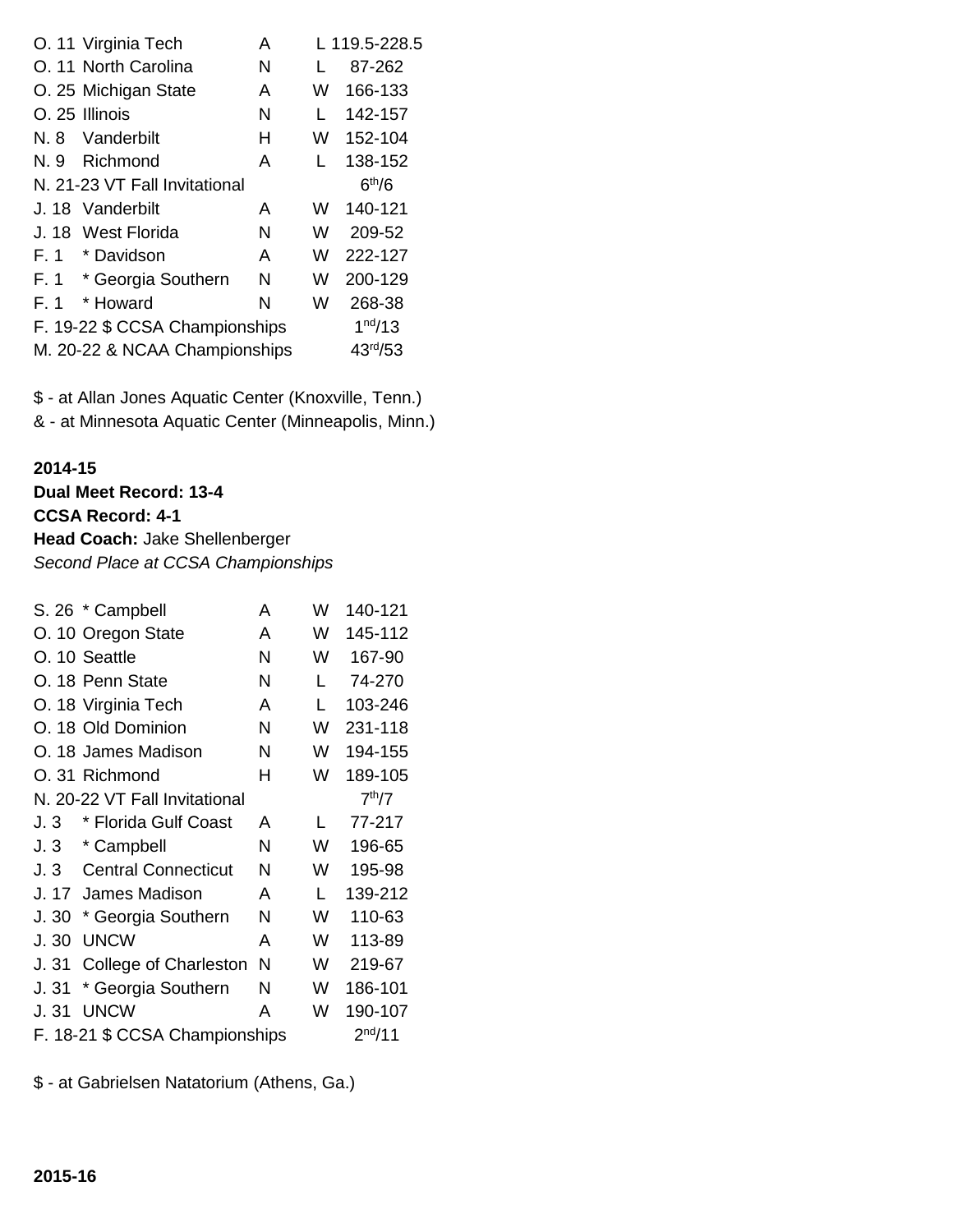**Dual Meet Record: 8-5 CCSA Record: 5-1 Head Coach:** Jake Shellenberger *Second Place at CCSA Championships*

|     | S. 26 * Campbell               | A | W            | 171-120             |
|-----|--------------------------------|---|--------------|---------------------|
| O.2 | Georgia Tech                   | A |              | 120-178             |
| O.2 | Penn State                     | N |              | 119-173             |
| O.9 | TCU                            | A |              | W130.5-112.5        |
| O.9 | * Incarnate Word               | N | W            | 162-81              |
|     | O. 10 North Texas              | A | W            | 140-102             |
|     | O. 10 * Incarnate Word         | N | W            | 156-87              |
|     | O. 17 James Madison            | A | L            | 145-155             |
|     | N. 20-22 Rutgers Invitational  |   |              | 5 <sup>th</sup> /10 |
| J.9 | * Florida Gulf Coast           | A | L            | 67-240              |
|     | J. 9 N.C. State                | N | $\mathbf{L}$ | 88-208              |
|     | J. 9 Central Connecticut       | N | W            | 205-76              |
|     | J. 15 * Campbell               | н | W            | 162-107             |
|     | J. 16-17 * UNC Asheville       | н | W            | 166-132             |
|     | F. 17-20 \$ CCSA Championships |   |              | $2^{nd}/11$         |

\$ - at Gabrielsen Natatorium (Athens, Ga.)

# **2016-17 Dual Meet Record: 10-2 CCSA Record: 5-1 Head Coach:** Jake Shellenberger *Second Place at CCSA Championships*

| * Campbell<br>O. 1             | A  | W | 144-134             |
|--------------------------------|----|---|---------------------|
| O. 7-8 ! Utah                  | N  | W | 273-99              |
| O. 7-8 ! BYU                   | N  | W | 219-173             |
| O. 7-8 ! Air Force             | N  | W | 250-142             |
| O. 7-8 ! Colorado Mesa         | A  | W | 277-115             |
| O. 15 James Madison            | A  |   | L 125.5-168.5       |
| N. 18-20 Frank Elm Invite      |    |   | 7 <sup>th</sup> /10 |
| J. 7 * Florida Gulf Coast      | A  |   | 125-137             |
| J. 14 * UNC Asheville          | A  | W | 153-104             |
| J. 20 * Campbell               | н  | W | 205-57              |
| J. 27-28 Davidson              | A  | W | 188-148             |
| J. 27-28 * Gardner-Webb        | N  | W | 221-93              |
| J. 27-28 * Georgia Southern    | -N | W | 229-113             |
| F. 15-18 \$ CCSA Championships |    |   | $2^{nd}/10$         |
| M. 15-18 & NCAA Championships  |    |   |                     |
|                                |    |   |                     |

! – Intermountain Shootout (Grand Junction, Colo.)

- \$ at Gabrielsen Natatorium (Athens, Ga.)
- & at IU Natatorium (Indianapolis, Ind.)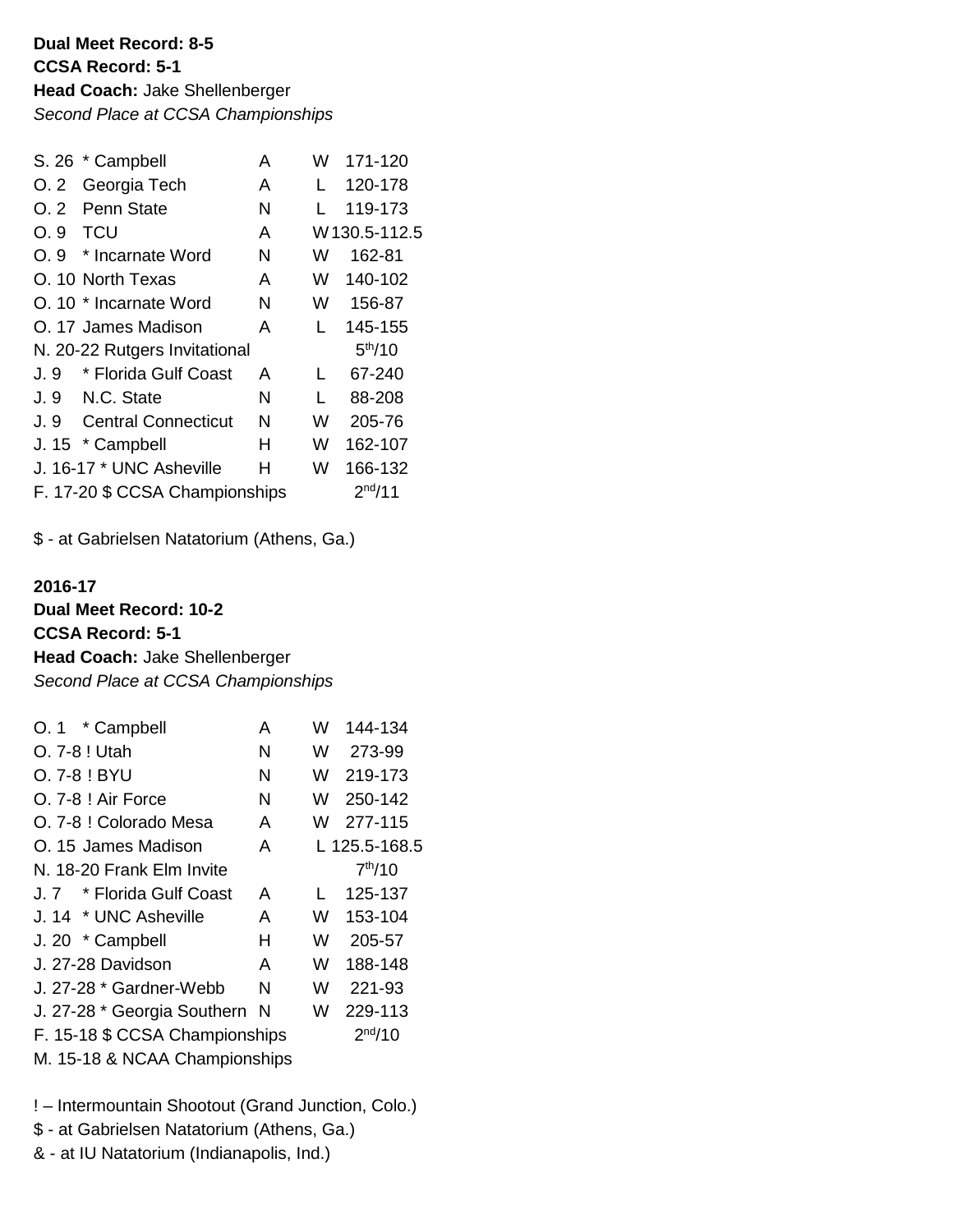**2017-18 Dual Meet Record: 11-2 CCSA Record: 5-0 Head Coach:** Jake Shellenberger *Second Place at CCSA Championships*

| S. 30 * Campbell                            | A | W  | 159-137             |
|---------------------------------------------|---|----|---------------------|
| O. 6-7 Kansas                               | A |    | L 164.5-188.5       |
| O. 20 ! Virginia Tech                       | A | L  | 80-182              |
| O. 20 ! VMI                                 | N | W. | 215-35              |
| O. 20 ! Queens                              | N | W  | 144-117             |
| O. 27 * Gardner-Webb                        | A |    | W 166.5-94.5        |
| O. 27 * Georgia Southern                    | N | W  | 197-67              |
| N. 17-19 Frank Elm Invite                   |   |    | 6 <sup>th</sup> /14 |
| D. 1-2 * Campbell                           | н | W  | 237-94              |
| <b>FGCU Triple Distance Classic</b><br>J. 5 |   |    | 2 <sup>nd</sup> /4  |
| J. 13 * UNC Asheville                       | н | W  | 201-84              |
| J. 13 Marshall                              | н | W  | 160-140             |
| J. 20 Marshall                              | A | W  | 177-123             |
| J. 26-27 George Mason                       | н | W  | 261-87              |
| J. 26-27 VMI                                | н | W  | 290-44              |
| F. 14-17 \$ CCSA Championships              |   |    | 2 <sup>nd</sup> /9  |
|                                             |   |    |                     |

M. 14-17 & NCAA Championships

! – Virginia Tech Sprint Challenge (Christiansburg, Va.)

\$ - at Gabrielsen Natatorium (Athens, Ga.)

& - at McCorkle Aquatic Pavilion (Columbus, Ohio)

#### **2018-19**

**Dual Meet Record: 15-0 CCSA Record: 6-0 Head Coach:** Jake Shellenberger *CCSA Champion*

|      | S. 29 * Campbell              | A | W | 159-98             |
|------|-------------------------------|---|---|--------------------|
|      | O. 5 New Mexico State         | A | W | 50-38              |
|      | O.5 New Mexico State          | A | W | 185-117            |
|      | O. 20 James Madison           | A |   | W160.5-139.5       |
|      | O. 26-27 BYU                  | н | W | 232-118            |
|      | O. 26-27 Old Dominion         | н | W | 275-76             |
|      | O. 26-27 * Gardner-Webb       | н | W | 290-56             |
|      | N. 9-10 Marshall              | A | W | 251-200            |
|      | N. 16-18 Liberty Invitational |   |   | 2 <sup>nd</sup> /5 |
| J. 5 | * FGCU                        | A | W | 173-122            |
|      | J.5 Bowling Green             | N | w | 214-80             |
|      |                               |   |   |                    |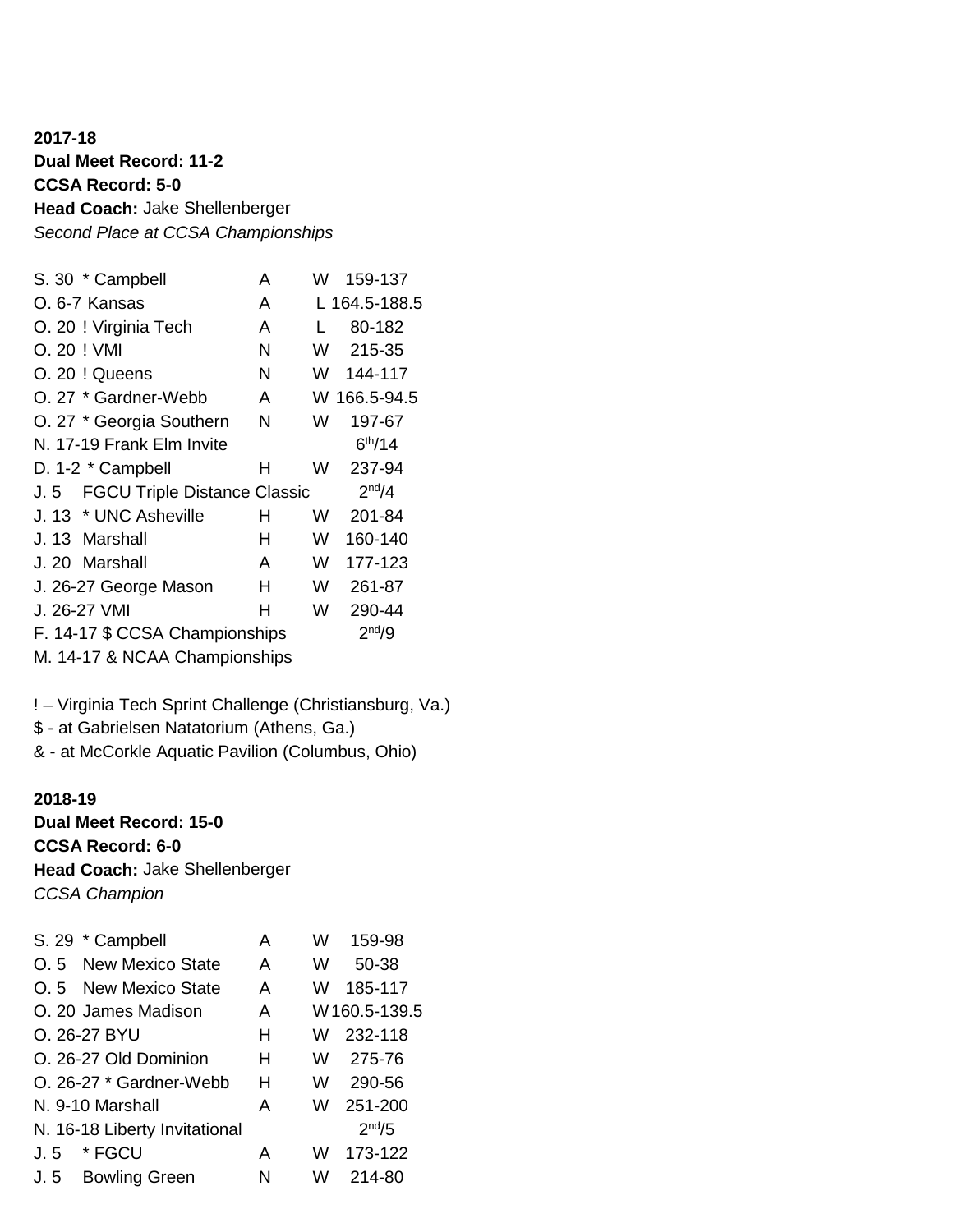|                                                                                                                        | J.5 Buffalo<br>J. 19 * UNC Asheville<br>J. 19 Georgia Southern (D)<br>J. 25-26 * Campbell<br><b>J. 25-26 Marshall</b><br>F. 1-2 Liberty Diving Invitational<br>F. 20-23 \$ CCSA Championships<br>M. 11-13 # NCAA Zone Diving | N<br>A<br>A<br>H.<br>н | <b>W</b><br>W<br>W.<br><b>W</b> | 179-109<br>136-129<br>$31 - 7$<br>258-100<br>W249.5-112.5<br>1 <sup>st</sup> /9 |  |  |  |
|------------------------------------------------------------------------------------------------------------------------|------------------------------------------------------------------------------------------------------------------------------------------------------------------------------------------------------------------------------|------------------------|---------------------------------|---------------------------------------------------------------------------------|--|--|--|
| \$ - at Liberty Natatorium (Lynchburg, Va.)<br># - at Lejeune Hall (Annapolis, Md.)                                    |                                                                                                                                                                                                                              |                        |                                 |                                                                                 |  |  |  |
| 2019-20<br>Dual Meet Record: 13-3<br><b>CCSA Record: 5-0</b><br>Head Coach: Jake Shellenberger<br><b>CCSA Champion</b> |                                                                                                                                                                                                                              |                        |                                 |                                                                                 |  |  |  |
|                                                                                                                        | O. 4 Penn State                                                                                                                                                                                                              | A                      | L.                              | 139-212                                                                         |  |  |  |
|                                                                                                                        | O. 4 Saint Bonaventure                                                                                                                                                                                                       | N                      |                                 | W 269.5-82.5                                                                    |  |  |  |
|                                                                                                                        | O. 5 Saint Francis (Pa.)                                                                                                                                                                                                     | A                      |                                 | W 152-109                                                                       |  |  |  |
|                                                                                                                        | O. 11 * Campbell                                                                                                                                                                                                             | A                      |                                 | W131.5-125.5                                                                    |  |  |  |
|                                                                                                                        | O. 11 UNCW/ODU (D)                                                                                                                                                                                                           | A                      |                                 |                                                                                 |  |  |  |
|                                                                                                                        | O. 25-26 * UNC Asheville                                                                                                                                                                                                     | H                      | W                               | 203-134                                                                         |  |  |  |
| N. 9-10 Dixie State                                                                                                    |                                                                                                                                                                                                                              | N                      |                                 | W 292-71                                                                        |  |  |  |
| N. 9-10 UC Davis                                                                                                       |                                                                                                                                                                                                                              | N                      |                                 | W 237-135                                                                       |  |  |  |
| N. 9-10 BYU                                                                                                            |                                                                                                                                                                                                                              | A                      | L.                              | 148-224                                                                         |  |  |  |
| 6 <sup>th</sup> /9<br>N. 22-24 TYR '85 Invite                                                                          |                                                                                                                                                                                                                              |                        |                                 |                                                                                 |  |  |  |
|                                                                                                                        | J. 3 No. 7 Florida                                                                                                                                                                                                           | Α                      | L                               | 80-178                                                                          |  |  |  |
| J.3                                                                                                                    | * North Florida                                                                                                                                                                                                              | N                      | W                               | 205-57                                                                          |  |  |  |
| J.3                                                                                                                    | Vanderbilt                                                                                                                                                                                                                   | N                      |                                 | W158.5-103.5                                                                    |  |  |  |
| J. 4                                                                                                                   | * FGCU                                                                                                                                                                                                                       | A                      | W                               | 131-93                                                                          |  |  |  |
| J. 4                                                                                                                   | Tulane                                                                                                                                                                                                                       | N                      | W                               | 131-93                                                                          |  |  |  |
| J.4                                                                                                                    | <b>Illinois State</b>                                                                                                                                                                                                        | N                      | W                               | 188-30                                                                          |  |  |  |
| J. 17-19 Navy Diving Invite                                                                                            |                                                                                                                                                                                                                              |                        |                                 |                                                                                 |  |  |  |
|                                                                                                                        | J. 25 * Campbell                                                                                                                                                                                                             | н                      | W                               | 221-73                                                                          |  |  |  |
|                                                                                                                        | J. 25 James Madison                                                                                                                                                                                                          | н                      | W                               | 159-141                                                                         |  |  |  |
| F. 1-2 Liberty Diving Invitational                                                                                     |                                                                                                                                                                                                                              |                        |                                 |                                                                                 |  |  |  |
| F. 19-22 \$ CCSA Championships<br>1 <sup>st</sup> /9                                                                   |                                                                                                                                                                                                                              |                        |                                 |                                                                                 |  |  |  |
|                                                                                                                        | F. 29 Liberty Last Chance Invite                                                                                                                                                                                             |                        |                                 |                                                                                 |  |  |  |
| M. 9-11 # NCAA Zone Diving                                                                                             |                                                                                                                                                                                                                              |                        |                                 |                                                                                 |  |  |  |

\$ - at Allan Jones Aquatic Center (Knoxville, Tenn.)

# - at Aquatic Center at Mylan Park (Morgantown, W.Va.)

**2020-21 Dual Meet Record: 3-0 CCSA Record: 3-0 Head Coach:** Jake Shellenberger